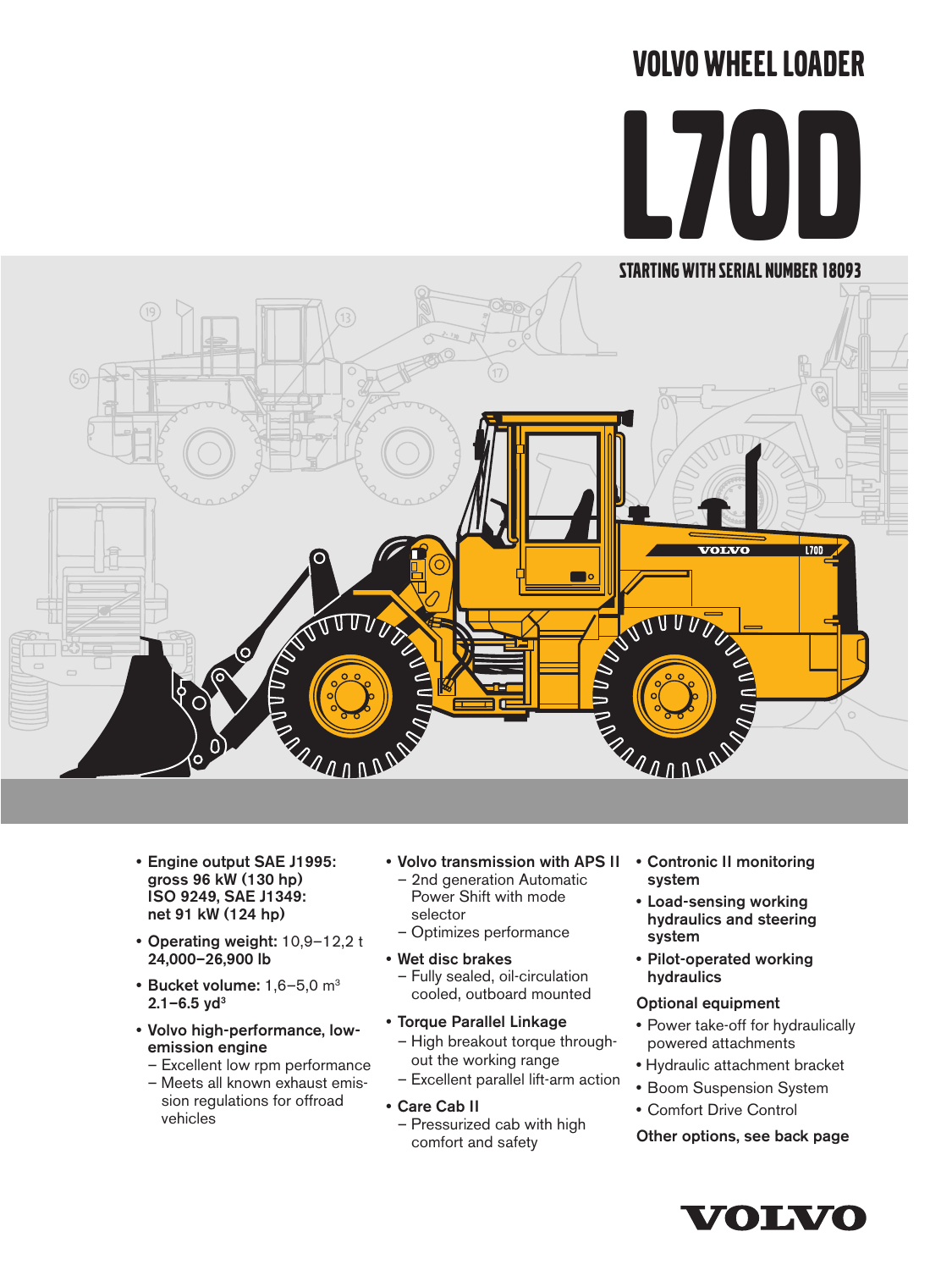

### SERVICE

*The Contronic II monitoring system provides information on machine condition, routine maintenance schedules and minimizes time required for troubleshooting.*

Service accessibility: Large, easy-to-open engine access doors with gas struts. Swing-out radiator grille and radiator.

| Refill capacities  I<br>Fuel tank  190  | US gal<br>50.2 | Refill capacities  I                              | US gal<br>4.5 |
|-----------------------------------------|----------------|---------------------------------------------------|---------------|
| Engine coolant  40<br>Hydraulic tank 65 | 10.6<br>17.2   | Engine oil  16<br>Axle front / rear 24/24 6.3/6.3 | 4.2           |



### ENGINE

*The engine offers high torque and quick response at low rpm also under full load. The machine operates at low engine speeds, which contributes to good fuel economy, less noise, less wear and longer life.*

Engine: High performance, low emission 6-cylinder, in-line, direct-injected, turbocharged, intercooled 4-stroke diesel engine with wet replaceable cylinder liners.

Air cleaning: three-stage.

| Engine Volvo TD 63 KGE                                                                                                                                                                                                                                                                                            |              |                        |
|-------------------------------------------------------------------------------------------------------------------------------------------------------------------------------------------------------------------------------------------------------------------------------------------------------------------|--------------|------------------------|
| Max power at                                                                                                                                                                                                                                                                                                      | 35 r/s       | 2 100 r/min            |
| SAE J1995 gross                                                                                                                                                                                                                                                                                                   | 96 kW        | 130 hp                 |
| ISO 9249, SAE J1349 net                                                                                                                                                                                                                                                                                           | 91 kW        | 124 hp                 |
| With optional noise reduction                                                                                                                                                                                                                                                                                     |              |                        |
| kit EU2002                                                                                                                                                                                                                                                                                                        | 93 kW        | 126 hp                 |
| Rated power at                                                                                                                                                                                                                                                                                                    | 36,6 r/s     | 2 200 r/min            |
| SAE J1995 gross                                                                                                                                                                                                                                                                                                   | 94 kW        | 128 hp                 |
| ISO 9249, SAE J1349 net                                                                                                                                                                                                                                                                                           | 89 kW        | 122 hp                 |
| With optional Noise reduction                                                                                                                                                                                                                                                                                     |              |                        |
|                                                                                                                                                                                                                                                                                                                   | 92 kW        | 125hp                  |
| Max. torque at                                                                                                                                                                                                                                                                                                    | 18,3 r/s     | 1 100 $r/min$          |
|                                                                                                                                                                                                                                                                                                                   | 595 Nm       | 439 lbf ft             |
| SAE J1995 gross                                                                                                                                                                                                                                                                                                   | 590 Nm       | 435 lbf ft             |
| ISO 9249, SAE J1349 net                                                                                                                                                                                                                                                                                           |              |                        |
|                                                                                                                                                                                                                                                                                                                   | 5,48 l       | $334$ in <sup>3</sup>  |
| <b>L70D TD 63 KGE</b><br>Power<br>kW<br>hp                                                                                                                                                                                                                                                                        |              | Toraue<br>lbf ft<br>Nm |
| $130 -$<br>95                                                                                                                                                                                                                                                                                                     |              | 450<br>600             |
| 90<br>120<br>85                                                                                                                                                                                                                                                                                                   | Power        | 400                    |
| $\overline{\mathcal{F}}_{\mathcal{F}_{\mathcal{F}_{\mathcal{F}}}}$<br>110<br>80<br>The Contract of the Contract of the Contract of the Contract of The Contract of The Contract of The Contract of The Contract of The Contract of The Contract of The Contract of The Contract of The Contract of The Contract o | Toraue       | 500<br>350             |
| 75<br>100                                                                                                                                                                                                                                                                                                         |              | 300<br>400             |
| 70<br>90<br>65                                                                                                                                                                                                                                                                                                    |              | 250<br>300<br>200      |
| 60<br>80                                                                                                                                                                                                                                                                                                          |              |                        |
| 800<br>1000<br>1200<br>1400<br>1600                                                                                                                                                                                                                                                                               | 2000<br>1800 | r/min                  |

ELECTRICAL SYSTEM

15 20 25 30 35 r/s

*Contronic II monitoring system with increased function control and capability to store data for analysis. Electrical system with circuit boards, well protected by fuses. The system is pre-wired for installation of optional equipment.*

Central warning system: Central warning light for the following functions (buzzer with gear engaged): Engine oil pressure, transmission oil temperature, brake pressure, parking brake applied, steering system pressure, coolant temperature, transmission oil temperature, hydraulic oil temperature, overspeeding in engaged gear, computer malfunction.

| g in chgagca gcai, compater mananchon. |               |
|----------------------------------------|---------------|
|                                        | 24 V          |
|                                        | 2x12V         |
|                                        | 2x105 Ah      |
| Cold cranking capacity, ea             | 690 A         |
|                                        | 185 min       |
|                                        | 1680 W / 60 A |
|                                        | 5,4 kW 7.3 hp |
|                                        |               |



# **DRIVETRAIN**

*The drivetrain and working hydraulics are well-matched to each other and of reliable design. Quick acceleration boosts productivity. Volvo system-compatible design facilitates servicing.*

Torque converter: Single-stage

Transmission: Volvo Countershaft-type transmission with single-lever control. Fast and smooth directional and speed shifting.

Shifting system: Volvo Automatic Power Shift (APS II) with mode selector.

Axles: Volvo axles, fully floating with shafts and planetary-type hub reductions. Cast-steel axle housing. Fixed front axle and oscillating rear axle. 100% differential lock on front axle.

| Transmission  Volvo HT 90                |      |     |           |                  |
|------------------------------------------|------|-----|-----------|------------------|
|                                          |      |     |           |                  |
| Speeds, max. forward/reverse. High range |      |     |           | Low range (Opt.) |
|                                          | km/h | mph | km/h      | mph              |
|                                          |      |     | $1,9$ 1.2 |                  |
|                                          |      |     | $3.7$ 2.3 |                  |
|                                          |      |     |           | 4.5              |
|                                          |      |     | 13.6      | 8.5              |
|                                          |      |     |           |                  |
|                                          |      |     |           |                  |
| Oscillation, rear axle $\pm 13^{\circ}$  |      |     |           |                  |
| Ground clearance at                      |      |     |           |                  |
|                                          |      |     | 16.5 in   |                  |



### BRAKE SYSTEM

*A simple and reliable brake system that ensures high availability and safety. Self-adjusting oil circulation-cooled wet disc brakes give long service intervals.*

Service brakes: Volvo, dual-circuit system with nitrogencharged accumulators. Fully hydraulically operated, enclosed, internal oil-circulation cooled disc brakes. Transmission declutch during braking can be preselected by a switch on the instrument panel. Brake performance test included in the Contronic II system.

Parking brake: Mechanically operated drum brake on front axle input shaft. Electro-hydraulically operated (option).

Secondary brake: Either the service brake circuits or the parking brake fullfills the safety requirements.

Standards: The brake system complies with the requirements of ISO 3450, SAE J1473.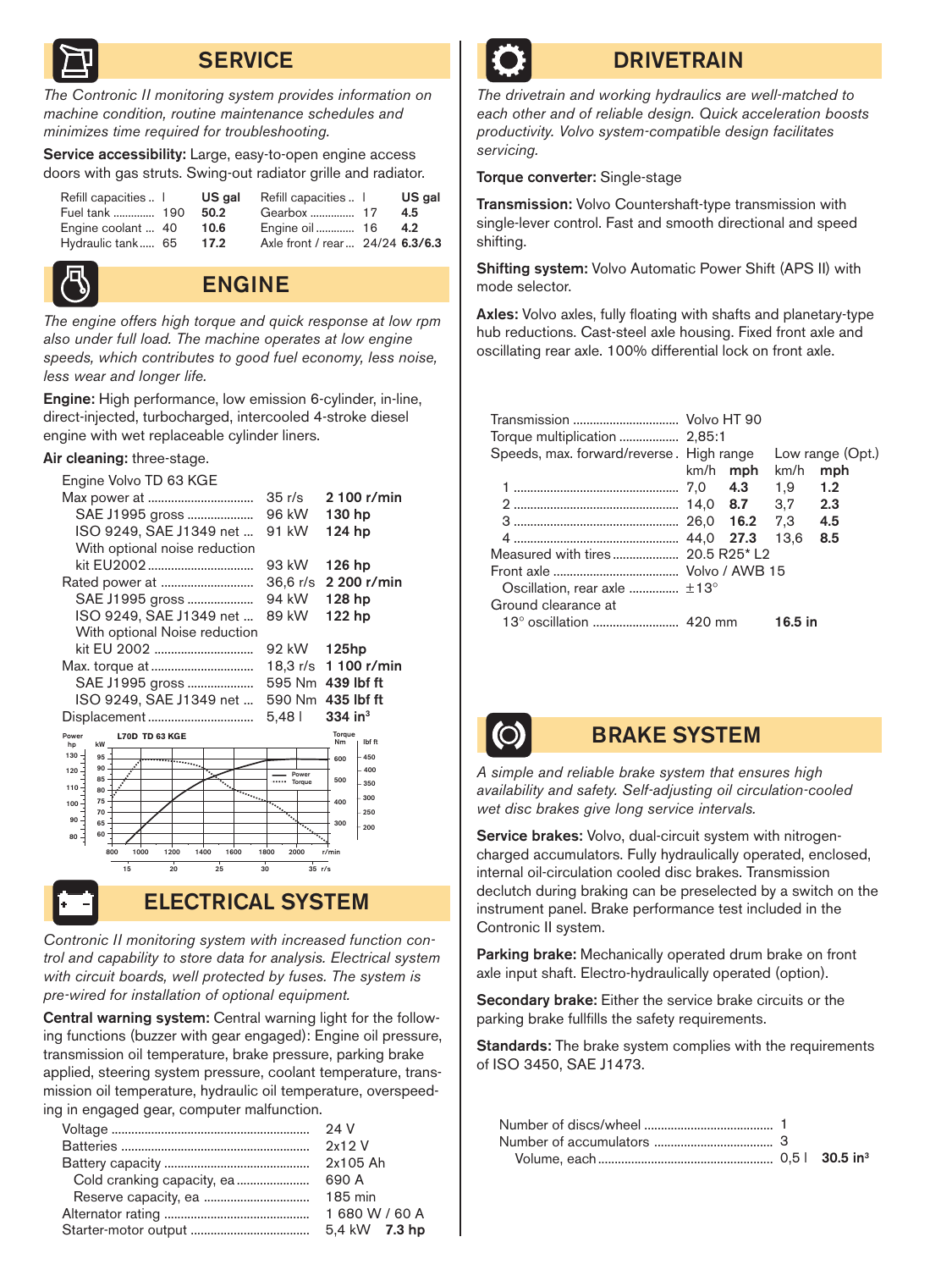# OPERATIONAL DATA, VOLVO L70D\*\*

|                            |                                   | <b>GENERAL PURPOSE</b> |                    |                    |              | <b>GRADING</b> | <b>LIGHT MATERIAL</b> |                          |                    |                    |                    |
|----------------------------|-----------------------------------|------------------------|--------------------|--------------------|--------------|----------------|-----------------------|--------------------------|--------------------|--------------------|--------------------|
| <b>Tires 20.5 R25</b>      |                                   | A<br>Bolt-on           | Bolt-on            | Bolt-on            | <b>Teeth</b> | <b>Teeth</b>   | <b>Teeth</b>          | B                        | Bolt-on            | Bolt-on            | Bolt-on            |
| Volume, heaped ISO/SAE     | m <sup>3</sup><br>yd <sup>3</sup> | edge<br>1,9<br>2.5     | edge<br>1,9<br>2.5 | edge<br>1,7<br>2.2 | 1,6<br>2.1   | 1,8<br>2.4     | 1,8<br>2.4            | 1,6<br>2.1               | edge<br>3,1<br>4.1 | edge<br>3,1<br>4.1 | edge<br>5,0<br>6.5 |
| Volume at 110% fill factor | m <sup>3</sup>                    | 2,1                    | 2,1                | 1,9                | 1,8          | 2,0            | 2,0                   | $\overline{\phantom{0}}$ | 3,4                | 3,4                | 5,5                |
|                            | $yd^3$                            | 2.7                    | 2.7                | 2.5                | 2.4          | 2.6            | 2.6                   | -                        | 4.5                | 4.5                | 7.2                |
| Static tipping load,       | kg                                | 8730                   | 8 2 6 0            | 8820               | 8510         | 8890           | 8 3 9 0               | 7 3 6 0                  | 8 2 7 0            | 7820               | 7810               |
| straight                   | lb                                | 19,250                 | 18,210             | 19,440             | 18,760       | 19,600         | 18,500                | 16,230                   | 18,230             | 17,240             | 17,220             |
| at 35° turn                | kg                                | 7810                   | 7370               | 7900               | 7 600        | 7970           | 7490                  | 6570                     | 7370               | 6950               | 6900               |
|                            | $\mathsf{I}^{\mathsf{b}}$         | 17,220                 | 16,250             | 17,420             | 16,760       | 17,570         | 16,510                | 14,480                   | 16,250             | 15,320             | 15,210             |
| at full turn               | kg                                | 7540                   | 7 100              | 7630               | 7 3 3 0      | 7690           | 7 2 3 0               | 6 3 3 0                  | 7 1 1 0            | 6690               | 6 6 4 0            |
|                            | lb                                | 16,620                 | 15,650             | 16,820             | 16,160       | 16,950         | 15,940                | 13,960                   | 15,670             | 14,750             | 14,640             |
| <b>Breakout force</b>      | kN                                | 86,9                   | 79,4               | 92,5               | 88,8         | 91,9           | 83,6                  | 61,6                     | 65,7               | 61,1               | 53,2               |
|                            | Ibf                               | 19,540                 | 17,850             | 20,800             | 19,960       | 20,660         | 18,790                | 13,850                   | 14,770             | 13,740             | 11,960             |
| $\overline{A}$             | mm                                | 7 1 2 0                | 7 2 2 0            | 7 0 5 0            | 7 2 7 0      | 7 2 4 0        | 7 3 4 0               | 7 4 6 0                  | 7480               | 7570               | 7 7 9 0            |
|                            | ft in                             | 23'4"                  | 23'8"              | 23'1"              | 23'10"       | 23'9"          | 24'1''                | 24'6"                    | 24'6"              | 24'10"             | 25'7"              |
| Ε                          | mm                                | 990                    | 1 0 9 0            | 920                | 1 1 4 0      | 1 1 1 0        | 1 200                 | 1 300                    | 1 3 4 0            | 1 4 3 0            | 1 650              |
|                            | ft in                             | 3'3''                  | 3'7''              | 3'0''              | 3'9''        | 3'8''          | 3'11''                | 4'3''                    | 4'4''              | 4'8"               | 5'5''              |
| $H^*$                      | mm                                | 2880                   | 2820               | 2930               | 2790         | 2810           | 2 740                 | 2580                     | 2650               | 2590               | 2 4 4 0            |
|                            | ft in                             | 9'6''                  | 9'3''              | 9'7''              | 9'2''        | 9'3''          | 9'0''                 | 8'6''                    | 8'8''              | 8'6''              | 8'0''              |
| L                          | mm                                | 5 0 6 0                | 5 1 2 0            | 5 0 0 0            | 5 0 6 0      | 5070           | 5 1 2 0               | 4 5 4 0                  | 5 2 2 0            | 5 2 9 0            | 5 4 9 0            |
|                            | ft in                             | 16'7"                  | 16'10"             | 16'5"              | 16'7''       | 16'7"          | 16'10"                | 14'11''                  | 17'2''             | 17'4''             | 18'0"              |
| $M^*$                      | mm                                | 960                    | 1 0 3 0            | 910                | 1 0 8 0      | 1 0 5 0        | 1 1 3 0               | 1 0 8 0                  | 1 2 3 0            | 1 3 1 0            | 1 500              |
|                            | ft in                             | 3'2''                  | 3'5''              | 3'0''              | 3'7''        | 3'6''          | 3'9''                 | 3'6''                    | 4'0"               | 4'4''              | 4'11''             |
| $N^*$                      | mm                                | 1540                   | 1580               | 1520               | 1 6 1 0      | 1590           | 1 6 3 0               | 1 4 9 0                  | 1580               | 1 6 2 0            | 1 6 7 0            |
|                            | ft in                             | 5'1''                  | 5'2''              | 5'0"               | 5'3''        | 5'3''          | 5'4''                 | 4'11''                   | 5'2''              | 5'4''              | 5'6''              |
| $\vee$                     | mm                                | 2500                   | 2500               | 2500               | 2500         | 2500           | 2500                  | 2 500                    | 2550               | 2550               | 2 6 5 0            |
|                            | ft in                             | 8'2''                  | 8'2''              | 8'2''              | 8'2''        | 8'2''          | 8'2''                 | 8'2''                    | 8'4''              | 8'4''              | 8'8''              |
| a, clearance circle        | mm                                | 11 130                 | 11 170             | 11 100             | 11 200       | 11 190         | 11 240                | 11 510                   | 11 370             | 11 410             | 11 640             |
|                            | ft in                             | 36'6"                  | 36'8"              | 36'5"              | 36'9"        | 36'9"          | 36'10"                | 37'9"                    | 37'4''             | 37'5"              | 38'2"              |
| Operating weight           | kg                                | 11 330                 | 11 570             | 11 290             | 11 470       | 11 270         | 11530                 | 11 450                   | 11510              | 11 750             | 12 040             |
|                            | lb                                | 24,980                 | 25,510             | 24,890             | 25,290       | 24,850         | 25,420                | 25,240                   | 25,380             | 25,900             | 26,540             |

\*) at 45° dump angle \*\*) attachment data applies only to original Volvo attachments

### BUCKET SELECTION CHART

The choice of bucket is determined by the density of the material and the expected bucket fill factor. The actual bucket volume is often larger than the rated capacity, due to the TP linkage features: • Open bucket design. • Very good roll back in positions. • Good bucket fill performance. Example: Sand and gravel. Fill factor ~ 105%. Density 2865 lb/yd<sup>3</sup>. Result: The 2.3 yd<sup>3</sup> bucket carries 2.4 yd<sup>3</sup>. For optimum stability, always consult the bucket selection chart.

|                        |                      | <b>Material density</b> |                    | <b>ISO/SAE</b> | bucket volume             | Actual<br>volume |                 |
|------------------------|----------------------|-------------------------|--------------------|----------------|---------------------------|------------------|-----------------|
| <b>Material</b>        | <b>Bucket fill %</b> | t/m <sup>3</sup>        | lb/vd <sup>3</sup> | m <sup>3</sup> | $\mathsf{v} \mathsf{d}^3$ | m <sup>3</sup>   | yd <sup>3</sup> |
| Earth/Clay             | ~110                 | ~1.8                    | ~1035              | 1,6            | 2.1                       | ~1,8             | ~2.3            |
|                        |                      | ~1.6                    | ~2695              | 1,8            | 2.3                       | ~2.0             | ~2.6            |
|                        |                      | ~1.4                    | ~2360              | 2,0            | 2.6                       | ~2.2             | ~2.9            |
| Sand/Gravel $\sim$ 105 |                      | ~1.9                    | ~1200              | 1,6            | 2.1                       | ~1.7             | ~2.2            |
|                        |                      | ~1.7                    | ~2865              | 1,8            | 2.3                       | ~1.9             | ~2.5            |
|                        |                      | ~1,5                    | ~2530              | 2,0            | 2.6                       | ~2,1             | ~2.7            |
| Aggregate              | ~100                 | ~1.9                    | ~1200              | 1,6            | 2.1                       | ~1,6             | ~2.1            |
|                        |                      | ~1.7                    | ~2865              | 1,8            | 2.3                       | ~1,8             | ~2.3            |
|                        |                      | ~1.6                    | ~2695              | 2,0            | 2.6                       | ~2.0             | ~2.6            |
| Rock                   | $\leq 100$           | ~1.7                    | ~2865              | 1,6            | 2.1                       | ~1.6             | ~2.1            |

Type of **ISO/SAE L70D** Material density (t/m<sup>3</sup>)<br>bucket **Bucket volume** 0,6 0,9 1,2 1,5 1,8 Type of<br>bucket ISO/SAE Bucket volume H  $\frac{1,6}{1}$  m<sup>3</sup><br>2.1 yd<sup>3</sup> 2.3 **3.0** 1,6 **2.1** General purpose General purpose P  $\frac{1,8}{2.3}$  yd<sup>3</sup> 2,0 1,8 **2.3 2.6** 1,8 m3 **2.3 yd3** H 2,0 **2.6** 1,8 **2.3**  $P = \frac{2,0 \text{ m}^3}{2.6 \text{ yd}^3}$   $\left[\begin{array}{ccc} 2,2 \end{array}\right]$ **2.9** 2,0 **2.6** Grading bucket H  $\frac{1,6}{1}$  m<sup>3</sup><br>**2.1 yd**<sup>3</sup> 1,6 **2.1**  $3,1$ <br>4.0  $P = \frac{3.1 \text{ m}^3}{4.0 \text{ yd}^3}$  and  $P = \frac{3.1 \text{ m}}{4.0 \text{ m}}$ material Light material  $H = \frac{3,1}{4.0} \frac{m^3}{yd^3}$ 3,1 **4.0** Light  $5,0$ <br>6.5  $\begin{array}{|c|c|c|}\n\hline\nH & 5.0 \text{ m}^3 \\
\hline\n6.5 \text{ yd}^3\n\end{array}$   $\begin{array}{|c|c|}\n\hline\n5.0 \\
\hline\n6.5\n\end{array}$ Bucket fill **1000 1500 2000 2500 3035** 110% 105% 100% 95% **Material density (lb/yd3)** ı L  $H = Hook-on$   $P = Pin-on$ 

The size of rock buckets is designed for optimal penetration and filling capability rather than the density of the material.

### SUPPLEMENTAL OPERATING DATA

| No additional counterweight<br>available |    |                |              | Add |        |                |                          |                  |  |
|------------------------------------------|----|----------------|--------------|-----|--------|----------------|--------------------------|------------------|--|
|                                          |    |                | 17.5 R25* L2 |     |        | $17.5 - 25$ L3 |                          | extended fenders |  |
| Width over tires                         | mm | in             | -90          | 3.5 | $+60$  | 2.4            |                          | -                |  |
| Ground clearance                         | mm | in             | $-60$        | 2.4 | $+25$  | 1.0            | $\overline{\phantom{0}}$ | -                |  |
| Operating weight                         | kg | I <sub>b</sub> | $-330$       | 730 | $+160$ | 355            | $+200$                   | 440              |  |
| Tipping load, full turn                  | kg | I <sub>b</sub> | $-190$       | 420 | $+80$  | 175            | $+245$                   | 540              |  |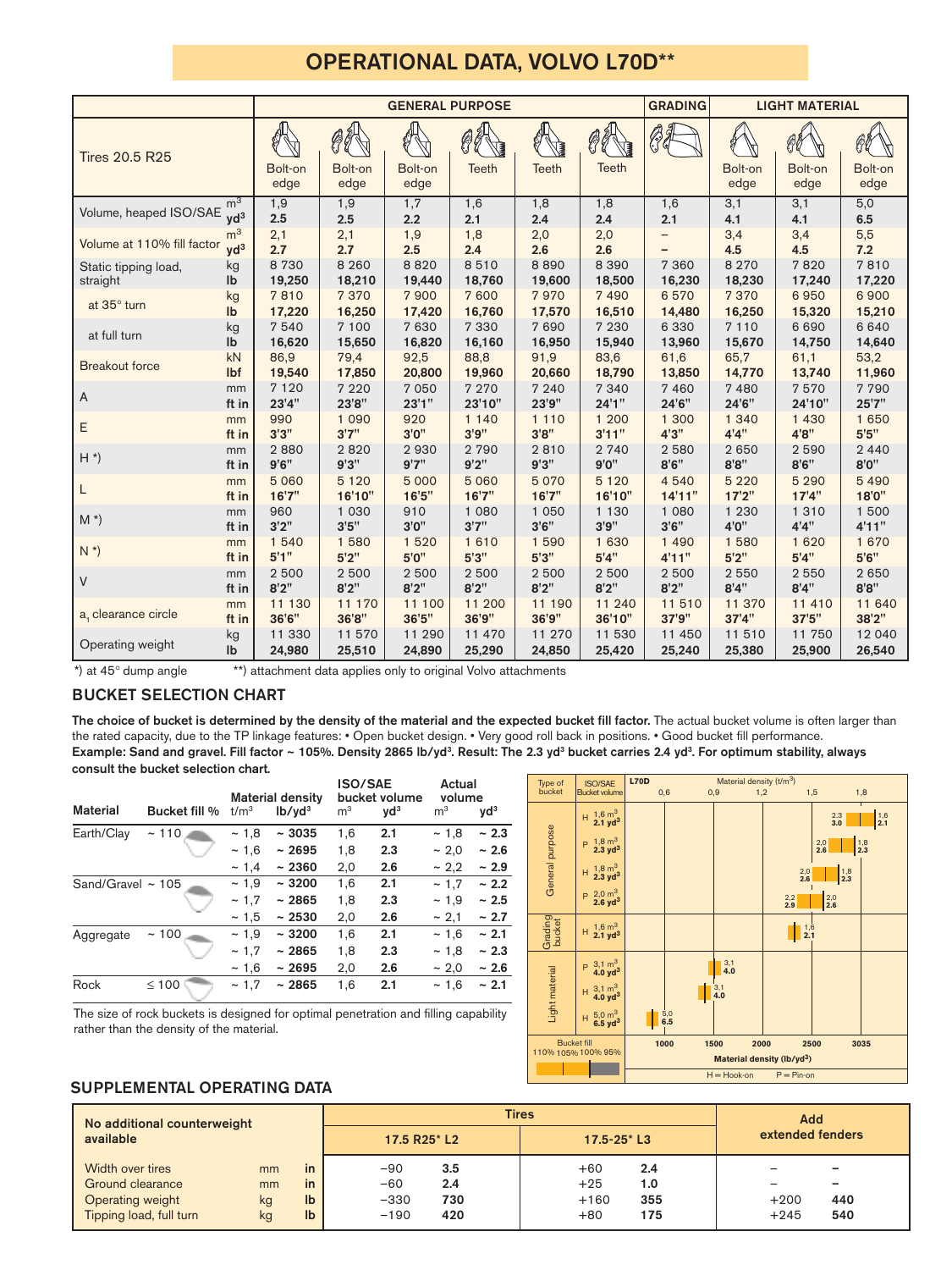### OPERATIONAL DATA & DIMENSIONS

### Tires: 20.5 R25\* L2

| в              | 3 920 mm        | 12'10" |
|----------------|-----------------|--------|
| C              | 2 840 mm        | 9'4''  |
| D              | 430 mm          | 1'5''  |
| F.             | 3 210 mm        | 10'6"  |
| G              | 2 135 mm        | 7'0"   |
| J              | 3 590 mm 11'9"  |        |
|                | K 3880 mm       | 12'9"  |
|                | O <sub>56</sub> |        |
|                | $P 45^\circ$    |        |
| R.             | $44^\circ$      |        |
|                | $R_1^*$ 48°     |        |
| S              | 78°             |        |
| $\mathsf{T}$   | 50 mm           | 0'2''  |
| U              | 440 mm          | 1'5''  |
|                | X 1860 mm       | 6'1''  |
| Y              | 2 390 mm        | 7'10'' |
|                | Z 3 170 mm      | 10'5'' |
|                | $a_2$ 5 100 mm  | 16'9"  |
| $a_{3}$        | 2 710 mm        | 8'11'' |
| a <sub>4</sub> | ±40°            |        |
|                |                 |        |

*Where applicable, specifications and dimensions are in accordance with ISO 7131, SAE J732, ISO 7546, SAE J742, ISO 5998, SAE J818, and ISO 8313.*



\* Carry position SAE

# MATERIAL HANDLING ARM (Hook on)

### Tires: 20.5 R25\* L2

| A  | 1 620 kg | 3572 lb |
|----|----------|---------|
| B  | 1 280 kg | 2822 lb |
| C  | 1 050 kg | 2315 lb |
| D  | 2 510 mm | 8'3''   |
| F  | 1 940 mm | 6'4''   |
| F  | 1 410 mm | 4'8"    |
| G  | 3 260 mm | 10'8"   |
| н  | 4 300 mm | 14'1''  |
| L  | 5 430 mm | 17'10"  |
| J  | 1 020 mm | 3'4''   |
| Κ  | 1 370 mm | 4'6"    |
| L  | 1 760 mm | 5'9"    |
| M  | 2 190 mm | 7'2''   |
| N  | 3 170 mm | 10'5''  |
| O  | 4 230 mm | 13'11"  |
| P  | 1 500 mm | 4'11''  |
| Q  | 5 320 mm | 17'5''  |
| R. | 6 210 mm | 20'4"   |
| S  | 7 190 mm | 23'7"   |



### PALLET FORK (Hook on)

### Tires: 20.5 R25\* L2

| A  | 840 mm             | 2'9'' |
|----|--------------------|-------|
| B. | 1 560 mm 5'1"      |       |
|    | $C$ 80 mm          | 0'3'' |
| D  | $1,830$ mm $6'0''$ |       |
| F. | 3 730 mm 12'3"     |       |
| F. | 670 mm             | 2'2"  |

| Fork tine order no. (R/L):   | 93525/93526                 |          |
|------------------------------|-----------------------------|----------|
| Length:                      | $1,900 \text{ mm}$ $3'11''$ |          |
| Fork frame order no:         | 80041                       |          |
| Width:                       | $1,500 \text{ mm}$ $4'11''$ |          |
| Rated operating load*:       | 4 290 kg                    | 9.460 lb |
| at load center distance:     | 600 mm                      | 2'0''    |
| Operating weight:            | 11 250 kg 24,800 lb         |          |
| Incl. optional counterweight |                             |          |

\* acc. std EN 474-3, firm and level ground

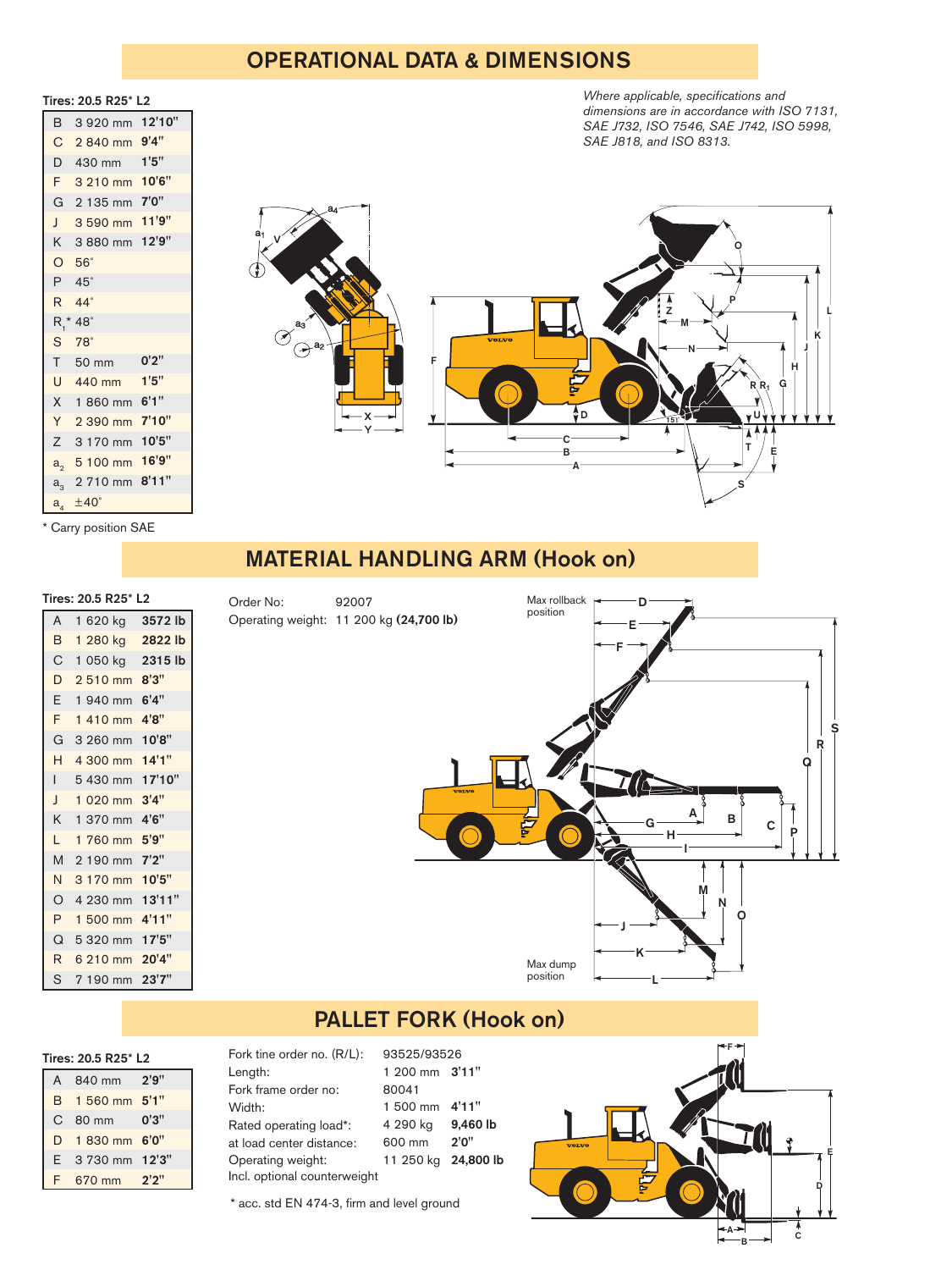# STEERING SYSTEM

*Low effort steering provides fast work cycle times. Powerefficient system provides good fuel economy, good directional stability and smooth ride.*

Steering system: Load-sensing hydrostatic articulated steering.

**System supply:** The steering system has priority feed from a load-sensing axial piston pump.

Pump: Double variable-flow axial piston pump.

Cylinders: Two double-acting cylinders.

| Articulation $\ldots$ $\ldots$ $\ldots$ $\ldots$ $\ldots$ $\ldots$ $\ldots$ $\pm$ 40° |  |
|---------------------------------------------------------------------------------------|--|



# CAB

*Care Cab II with easy entry and wide door opening. Inside of cab lined with noise-absorbent materials. Sound and vibration suppressing suspension. Good all-round visibility through large glass areas. Curved front windshield of green-tinted glass. Ergonomically positioned controls and instruments permit a comfortable operating position.*

Instrumentation: All important information is centrally located in the operator's field of vision. Center console display for Contronic II monitoring system.

Heater and defroster: Heating element with filtered fresh air and fan with four speeds. Defroster vents for all window areas.

Operator's seat: Operator's seat with adjustable suspension and retractable seatbelt. The seat is mounted on a bracket on the rear cab wall. The forces from the retractable seatbelt are absorbed by the seat rails. Meets ISO/DIS 7096–1997.

Standard: Tested and approved according to the following standards: ROPS (ISO/CD 3471, SAE J1040), FOPS (ISO 3449, SAE J231). Complies with "Overhead guards for rider lift trucks" (ISO 6055) and "Operator Restrain System" (SAE J386).

|                                                  | 71 dB (A)                                           |
|--------------------------------------------------|-----------------------------------------------------|
| External sound level                             |                                                     |
|                                                  |                                                     |
| According to EU 2002 requirements LwA 104 dB (A) |                                                     |
|                                                  |                                                     |
|                                                  | $9 \text{ m}^3/\text{min}$ 318 ft <sup>3</sup> /min |
|                                                  | 37,500 Btu/h<br>11 kW                               |
|                                                  | 27.300 Btu/h<br>8 kW                                |



### HYDRAULIC SYSTEM

*The Load-Sensing hydraulic system delivers the exact amount of oil required for the function used. At the same time, complete control of the hydraulics is achieved throughout the entire lifting range. The high capacity of the pumps results in quick and smooth movements.*

**System supply:** One load-sensing double axial piston pump with variable displacement. The steering function always has priority.

Valves: Double-acting 2-spool valve. The main valve is contolled by a 2-spool pilot valve.

Lift function: The valve has four positions: raise, hold, lower and float position. Inductive/magnetic automatic boom kickout can be switched on and off and is adjustable to any position between maximum reach and full lifting height.

Tilt function: The valve has three functions: rollback, hold and dump. Inductive/magnetic automatic bucket positioner, can be switched on and off.

Cylinders: Double-acting cylinders for all functions.

Filter: Full-flow filtration through 20 micron (absolute) filter cartridge.

### Axial piston pump

|              | 26,0 MPa 3771 psi<br>160 l/min<br>10 MPa | 42.3 US gpm<br>1450 psi |
|--------------|------------------------------------------|-------------------------|
| Pilot system |                                          |                         |
|              |                                          | 435 psi                 |
| Cycle times  |                                          |                         |
|              |                                          |                         |
|              |                                          |                         |
|              |                                          |                         |
|              |                                          |                         |

\* with load as per ISO 5998 and SAE J818



### LIFT-ARM SYSTEM

*The TP Linkage combines high breakout torque throughout the working range with parallel lift-arm action. These features together with high lift height and long reach make the lift-arm system equally as good in bucket loading as in work with fork attachments and material handling arms.*

|  | 3.9 <sub>in</sub> |
|--|-------------------|
|  | $2.8$ in          |
|  |                   |
|  |                   |
|  | 5.9 <sub>in</sub> |
|  | $3.1$ in          |
|  |                   |
|  |                   |